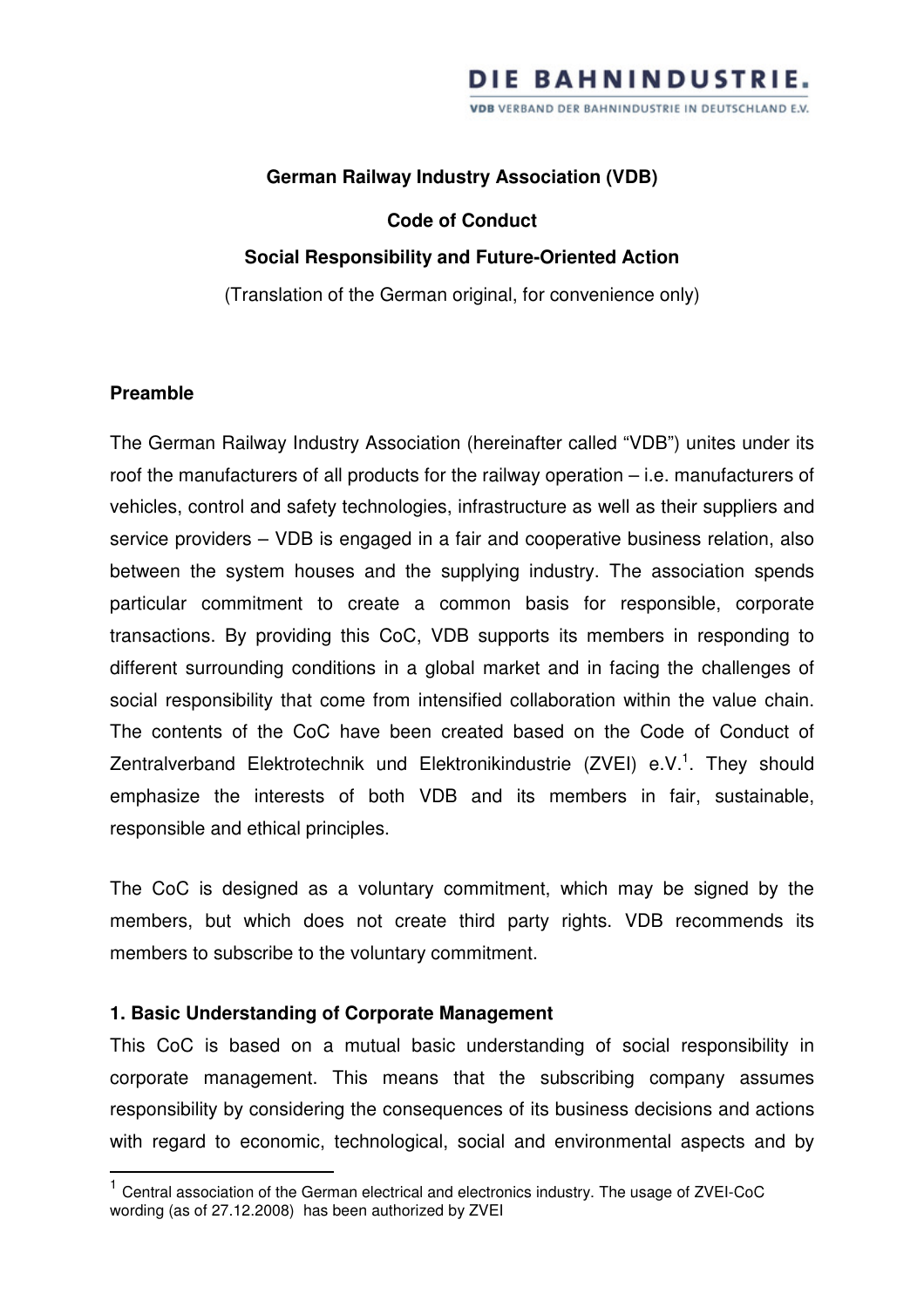# DIE BAHNINDUSTRIE.

**VDB** VERBAND DER BAHNINDUSTRIE IN DEUTSCHLAND E.V.

mediating an appropriate balance of interests. The subscribing company voluntarily contributes to welfare and sustainable development of the society at every place, where it conducts business. It is geared towards universally held ethical values and principles, in particular integrity, honesty, and respect for human dignity.

#### **2. Scope**

This CoC is valid for all countries, in which the subscribing company has branches and business units. The subscribing company commits, within its means and scope, to promote adherence to the contents of this CoC by its suppliers and to request them to act in the same way towards their supply chain.

## **3. Fundamental Principles**

The subscribing company proactively works towards sustainable observation of and adherence to the values and principles mentioned below.

#### **3.1 Adherence to Laws**

 $\overline{a}$ 

The subscribing company abides by the laws and other regulations in effect in the countries where it conducts business. For countries with a weak institutional framework, it will carefully examine which good business practices from its home country should be applied to support responsible corporate management.

#### **3.2 Integrity and Corporate Governance**

The subscribing company orients its activities towards universally held ethical values and principles, in particular to integrity, transparency, honesty, respect of human dignity, openness and non-discrimination of race, ethnicity, gender, religion, or ideology, disability, age or sexual identity.

The subscribing company rejects corruption and bribery as stated in the relevant UN Convention<sup>2</sup>. It promotes integrity, responsible leadership as well as company accountability and takes appropriate steps to prevent direct and indirect commitment of criminal acts, and in particular the following law infringements:

 $2$  UN Convention against corruption in 2003, in force since 2005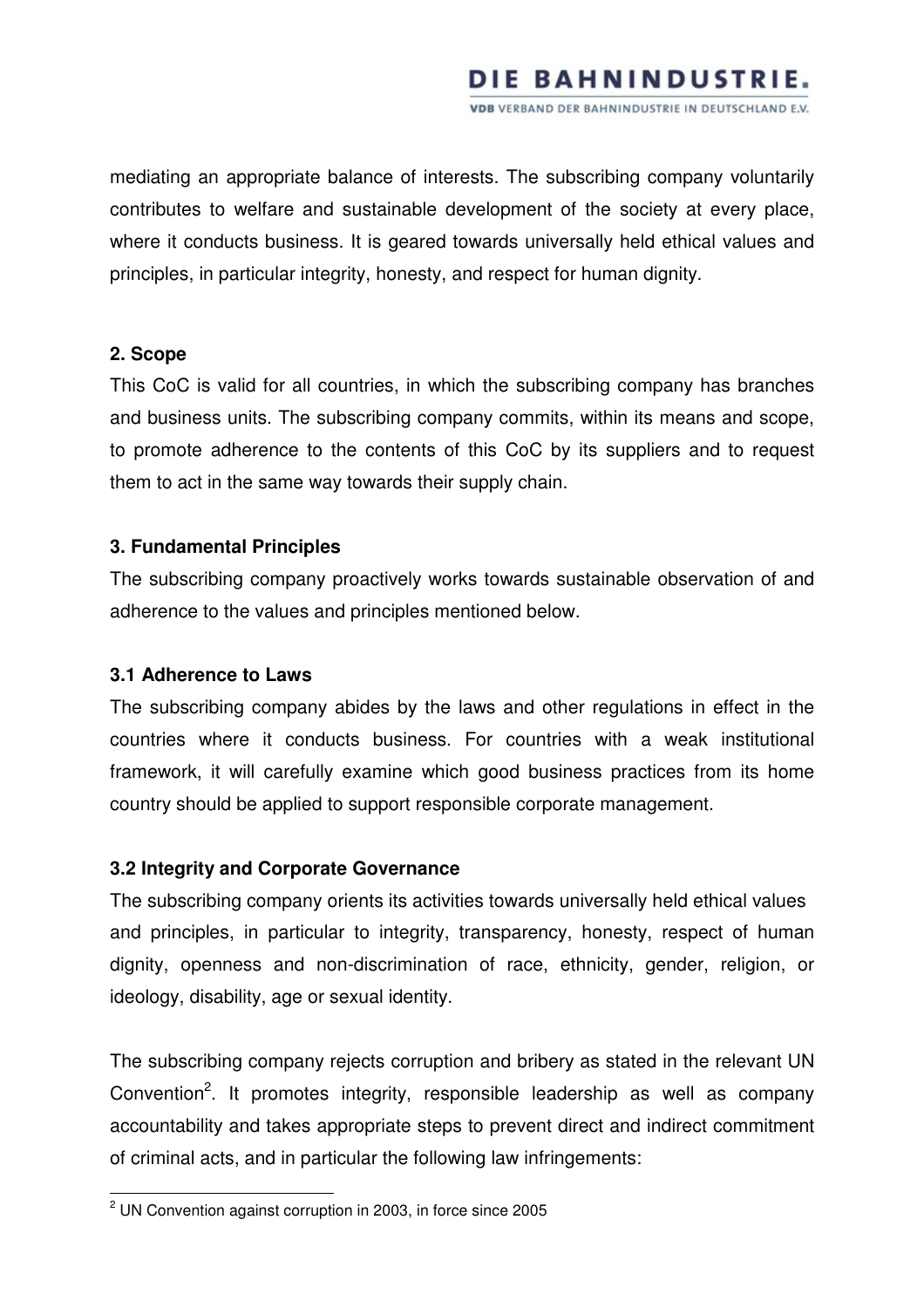# DIE BAHNINDUSTRIE.

VDB VERBAND DER BAHNINDUSTRIE IN DEUTSCHLAND E.V.

a) theft, fraudulent appropriation, fraud, disloyalty, forgery of an instrument, anticompetitive agreement in public tenders and betrayal of trade secrets and industrial secrets and unauthorized utilization of templates or instructions of technical nature, corruptibility and bribery in business operations, granting of an undue advantage and grant of allowance or other benefits to employees of contractual partners respectively acceptance of such allowances or benefits.

The subscribing company pursues reputable and recognized business practices and fair competition, in particular in compliance with antitrust and competition law requirements.

## **3.3 Consumer Interests**

To the extent consumer interests are affected, the subscribing company abides by the applicable regulations for consumer protection.

#### **3.4 Communication**

The subscribing company communicates openly and conversational about the requirements of this CoC and its implementation with employees, clients, suppliers and other stakeholders.

Every document and all information will be duly produced. They will not be unfairly changed or destroyed. They will be stored properly. Trade secrets and industry secrets of business partners are handled sensitively and confidentially; they are neither disseminated nor made accessible to third parties without authorization.

# **3.5 Human Rights and Labor Conditions**

The subscribing company is committed to promoting human rights. It respects human rights as stated in the Human Rights Charter of the United Nations<sup>3</sup>. The subscribing company abides by the following  $ILO<sup>4</sup>$  core work standards, to the extent referenced herein below.

 $\overline{a}$ 

 $3$  General explanation of human rights, UN Resolution 217 A (III) form 1948

<sup>4</sup> ILO = International Labour Organization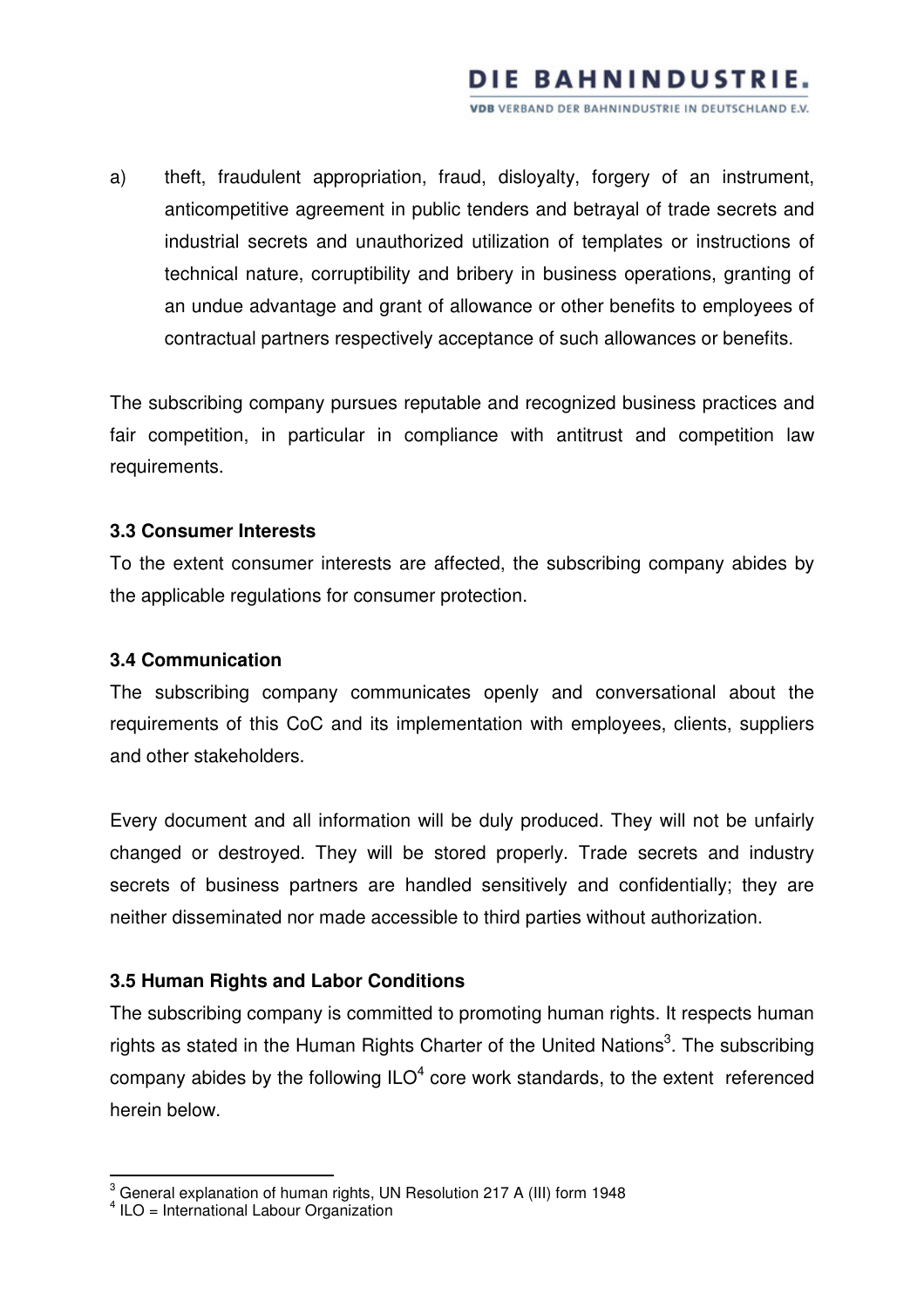## **3.5.1 Privacy and Data Protection**

Privacy including personal data is protected.

## **3.5.2 Health and Safety**

Health and safety at work are protected, especially by granting a safe and health beneficial work environment, in order to avoid accidents and injuries.

## **3.5.3 Protection against Harassment**

Employees are protected from bodily punishment and physical, sexual, psychological or verbal harassment or abuse.

## **3.5.4 Freedom of Opinion**

Freedom of opinion and freedom of expression of opinion are granted and protected.

## **3.5.5 Ban on Child Labor**

The ban on child labor, i.e. employment of persons younger than 15 years, is observed, as long as the local legal requirements do not specify a higher age limit or no exceptions are permitted<sup>5</sup>.

# **3.5.6 Ban on Forced Labor**

The ban on forced labor of any kind is observed $6$ .

#### **3.5.7 Remuneration**

Work standards concerning remuneration, especially in regard to the level of remuneration according to applicable laws and regulations are observed<sup>7</sup>.

# **3.5.8 Employee Rights**

l

Employees rights of freedom of association, freedom of assembly and collective bargaining are respected to the extent this is legally permitted and possible in the respective country<sup>8</sup>.

<sup>&</sup>lt;sup>5</sup> ILO Convention No. 138 from 1973 and ILO Convention No. 182 from 1999

 $\frac{6}{1}$  ILO Convention No. 29 from 1930 and ILO Convention No. 105 from 1957

<sup>&</sup>lt;sup>7</sup> ILO Convention No. 100 from 1951